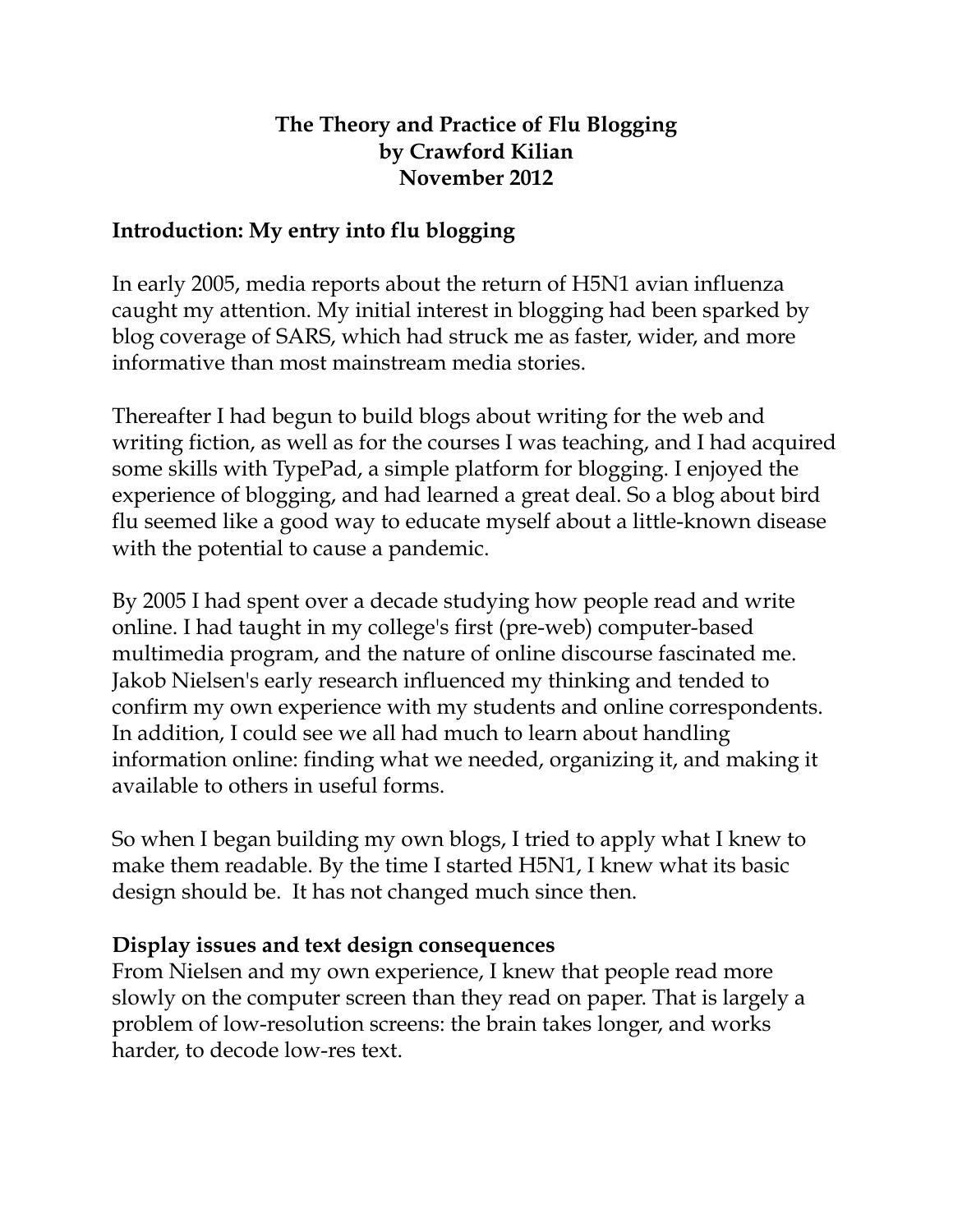Moreover, visual and sound cues on the screen create what I call "jolts": stimuli produced by sensory appeals as much as by textual content. People go online as much for jolts as for information; finding the information you want is itself a jolt. So text on the web must deliver both.

Another principle guided me, one I had promoted as a teacher of business communications: *The writer's job is to make the reader's job effortless.* This implies a respect for the reader that the structure of the blog would also have to convey, by making it easy to navigate as well as easy to read.

So a blog like H5N1 would have to be as welcoming as possible, even if its content was highly technical. This dictated some design decisions, but not all.

Websites in the 1990s and early 2000s were notorious for running text clear across the screen, with disastrous results for readability. So I created a three-column layout: a main column in the middle, flanked by two narrow columns of links. This would ensure that text in the main column would run about 10 to 14 words per line, making it easy for readers to track from line to line. (Newspapers lay out their columns on the same principle.)

This basic layout worked well, but I changed it slightly when a reader pointed out that it made access from a mobile phone harder: The phone would open the site on the left-hand column of links, which the visitor would have to scroll through before reaching the latest posts. It was a simple matter to create a slightly different layout, with posts in the lefthand column and links in the middle and right.

Typographic theory dictates that headlines should be in sans serif font, and text in serif. Nevertheless, my subjective impression was that a sans serif text font worked well on H5N1, so I adopted it.

Nielsen and others had pointed out the difficulties of long sentences and long paragraphs in online text. This print-based format poses some online problems.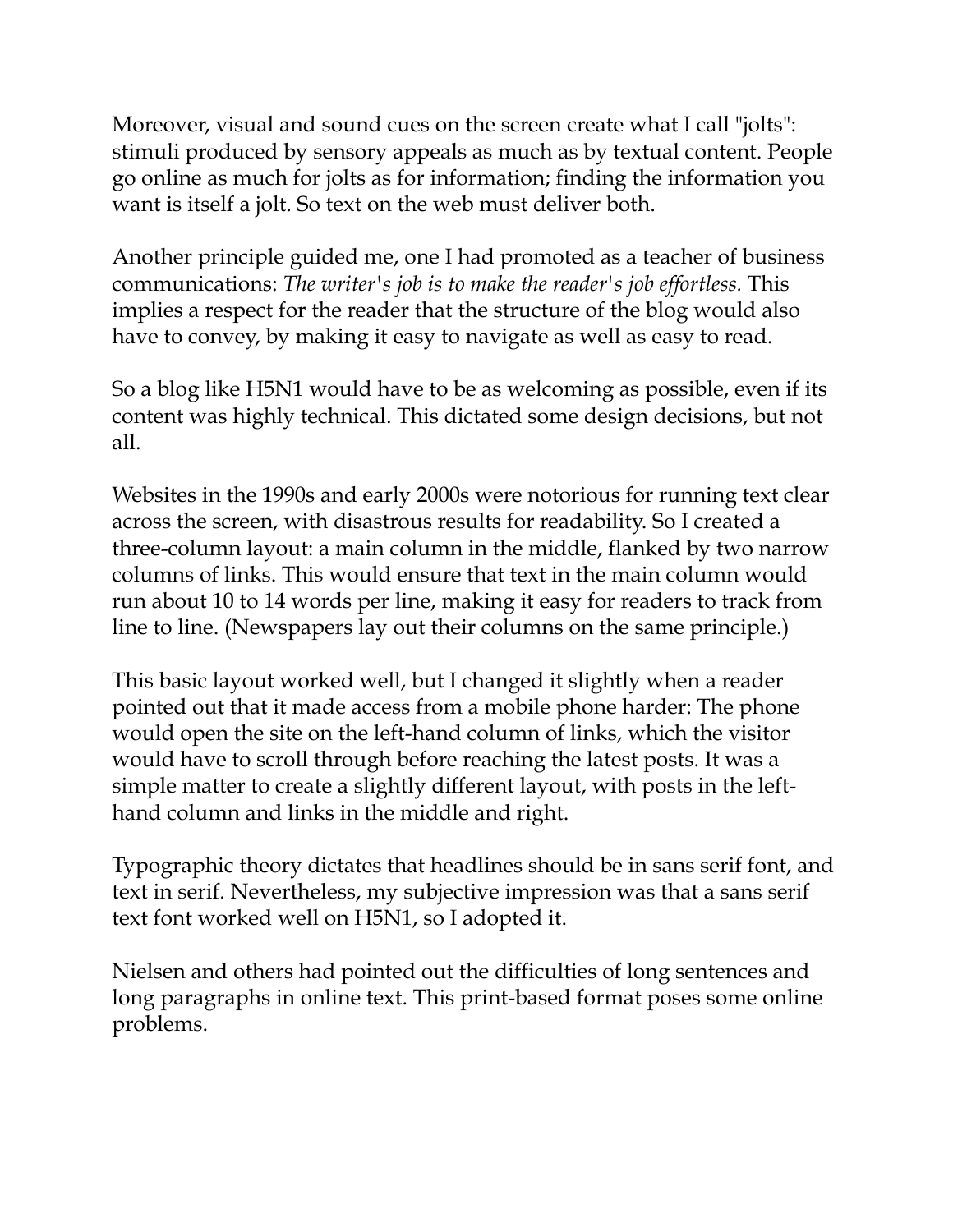First of all, when the online reader's eye sees a block of solid text, it recoils and looks for relief. Short sentences in short paragraphs provide this relief, especially if broken up with white space between paragraphs.

Secondly, readers (at least native English speakers) tend to pay most attention in two places: at the beginning of a sentence and the end. In the same way, they pay most attention at the beginning and end of paragraphs. So the strongest, most important words should appear at the beginning and end of sentences and paragraphs. These are the "hot spots" of text, where readers invest the most interest and gain the most reward. Short sentences and paragraphs mean more hot spots, and therefore more reader engagement.

Ironically, tabloid newspapers follow this pattern very closely; technical and scholarly journals do not. Having worked for years as a columnist for a Vancouver tabloid, I found it easy to use strong, emphatic, short sentences and paragraphs in blog posts. But the most credible articles are those from journals, not tabloids, and this posed some editing problems.

### **Editing issues**

As a kind of online clipping service, I was providing excerpts from news stories with links to the original reports. So I was at the mercy of the text I was clipping. In some cases, this was not a problem; many news reports could go unchanged into blog posts.

In other cases, however, I was excerpting from scientific and technical reports, or from abstracts. These tended to be written in a very different style, often with long sentences. Abstracts could be a single massive paragraph. However fascinating to their intended specialist readers, these would baffle laypersons. So I would try to break up such excerpts into shorter paragraphs, simply to make them more readable. Originally I explained that I had re-paragraphed them for greater readability. Now I rarely bother.

A third issue was reports written by journalists for whom English is a second language. These could include grammatical errors, typographical errors, or eccentric usage that might be accepted locally. Here I chose silent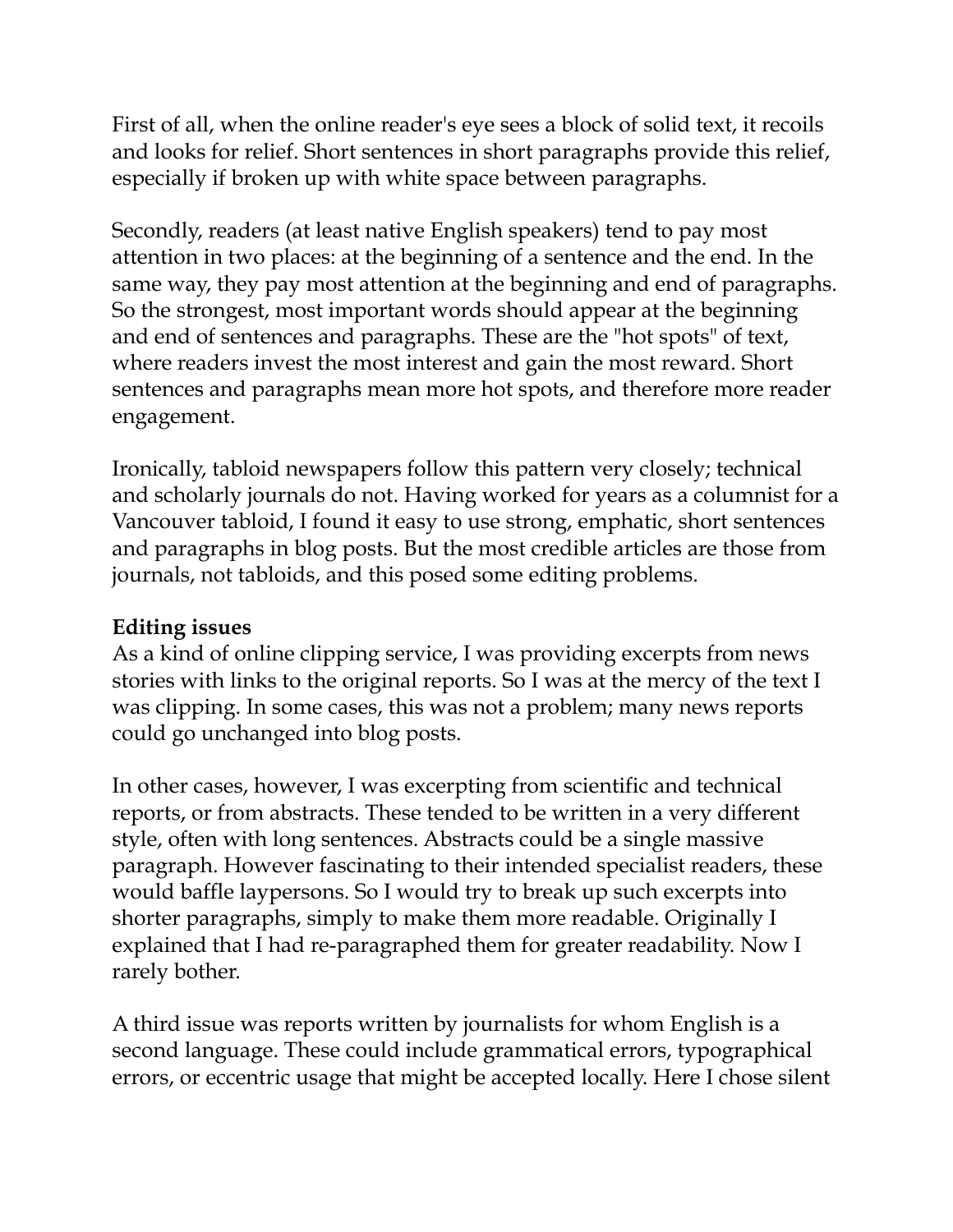corrections of at least the worst mistakes, simply to spare readers from needless distractions.

Finally, I had to consider reports translated by computer from other languages. These are still far from fluent, and their accuracy is open to question. So in general I avoided such reports. (Using Google Translate to follow the German media's coverage of the *E. coli* outbreak of 2011 strengthened my resolve to use computer translation only as a last resort.)

# **Readerships**

H5N1 began with the assumption that readers would be like me: interested laypersons. But as it began to acquire a readership over the summer and fall of 2005, I realized that I had joined a "community of interest" (now calling itself Flublogia) whose members came from varied backgrounds. Many were indeed laypersons. But others were media professionals, like Helen Branswell of The Canadian Press. Others were experts in public health, like "Revere," the pseudonym for a husband-and-wife team. Still others were medical researchers or health bureaucrats.

As I realized that all these readers were visiting my blog, I had to decide on a particular tone and vocabulary. As a total non-expert, I could not adopt a technical language I don't understand, or claim some special knowledge of the subject; the blog had been inspired by my ignorance, not my expertise.

So credibility was a major issue. I chose to keep my posts in plain English, with my own text as simple as possible to make it clear to speakers of other languages. Many of my readers are also non-native English speakers, making plain language even more necessary. I tried to find reliable authorities: peer-reviewed journal articles, qualified news reporters, and news sources close to events. Then, to a great extent, I let those authorities speak for themselves. I might not always agree with what I posted, but I tried to let readers judge for themselves.

(I'm not always successful. Sometimes a story cites a politician who's clearly lying, or telling only part of the story, and I point it out. Or the reporter evidently doesn't know the difference between a virus and a bacteria. Or a news report upsets me so much I use harsh language in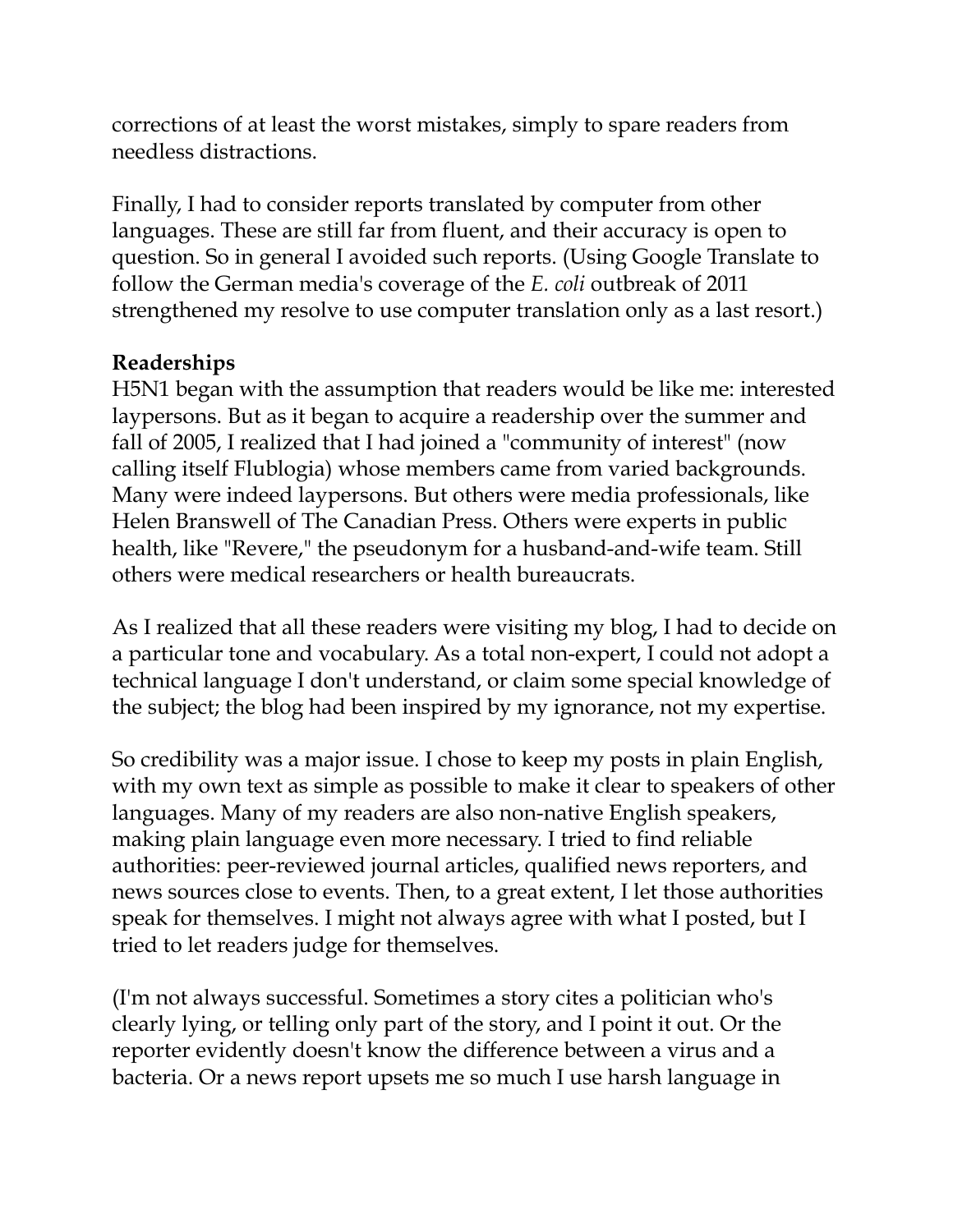response. I hope such outbursts are rare, and I do try to explain my personal biases.)

### **The exformation issue**

The Danish science writer Tor Norretranders coined a useful term some years ago: *exformation*. This is the information that we leave out of a message because we know our reader/listener already knows it. Exformation is what we implicitly share, and we rarely need to be explicit about that shared knowledge. Quite the contrary—our impatient readers will think we're belaboring the obvious, or that we consider them ignorant.

Moreover, a minimal allusion to that shared knowledge reminds our readers that we are on their side, part of the same group. A brief mention of some family joke reminds all family members of their relationships to one another. A reference to some earlier issue reminds colleagues of their experience together.

This use of exformation has a couple of important effects. First, it inspires confidence: We trust those who seem to share our experience or some part of it, and we feel allied to them. We are therefore prepared to believe them.

Second, an allusion that triggers a memory seems to produce an "aha!" moment. For Marcel Proust, the taste of a madeleine brought back a lost world. We clutter our lives with souvenirs and mementos precisely because they too can powerfully evoke a time or place. The detective's identification of the killer causes mystery readers to "flash back" to the critical clue at the beginning of the story, and to see it with sudden new understanding. This seems to be a powerful reward our brains give us for putting two facts together. In literary criticism, the term for this experience is "anagnorisis," literally "learning up," a sudden vision of the real world hidden behind our illusions.

The technical language of, say, epidemiology creates a community feeling among those who speak and write it, reminding them of their shared exformation. The shared terms of a flu blog do the same. Allusions to earlier events or cases can produce plenty of "aha!" moments among those who share experiences discussed on a blog like H5N1. Siti Fadila Supari hasn't been Indonesia's minister of health for several years, but Flublogians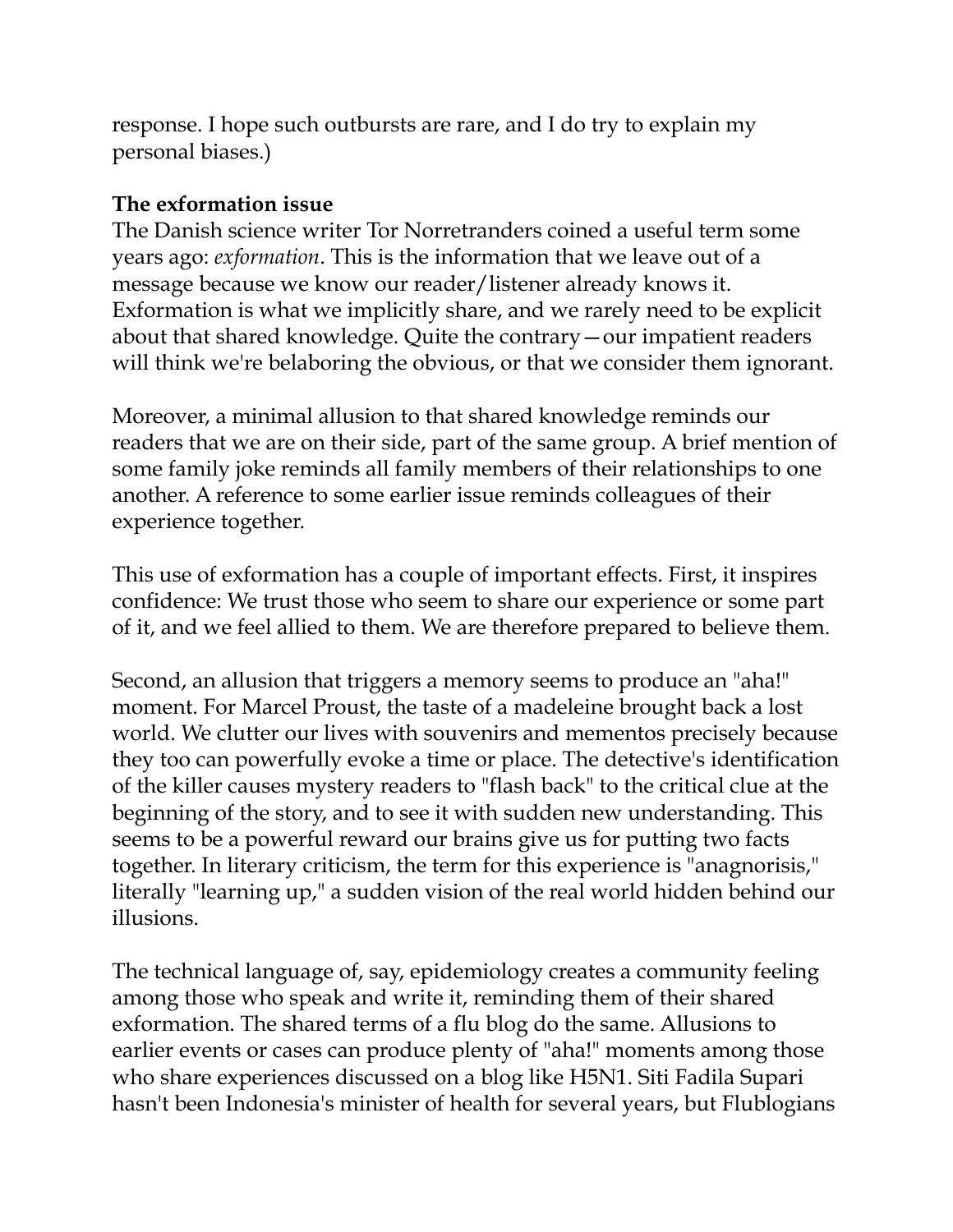know who she is; mention her name and they recall her suppression of H5N1 reports and her refusal to share H5N1 samples.

But mention her to newcomers and they will have only a "huh?" moment. They won't know anything about her, and they will feel somewhat excluded. If the blog's language is really technical, or terms seem to have different connotations from those generally accepted, visitors may simply decide to leave. (Many autism-related blogs understand the word "vaccination" very differently from most medical practitioners.)

By the same token, language that is very non-technical can annoy experts; they may feel that it's been "dumbed down" so laypersons can understand it, while the key details of the subject have been sacrificed.

On balance, I've tried to stay with non-technical language, and to repeat details so newcomers will know what I'm talking about . People come to the site to learn about some health-related issue, and most will be laypersons. The experts will understand too, even if they think the treatment is oversimplified. And if they do, I'm always delighted to have them correct me.

# **The blog as workspace**

TypePad is a fairly simple platform, and as a non-expert in computers I suspect I'm missing some ways to exploit it. But it works as a place where I can scan for potential posts as well as offer similar access to visitors. And part of the service I offer visitors is the opportunity to explore Flublogia on their own.

So I've created a number of "TypeLists" to organize the links that I most often use, as well as links that visitors might find useful. At present the lists include News Gatherers, Hot Zone Sources, Bloggers, Forums & Discussions, Technical Sources, etc. These classifications are not hard and fast, but they enable me to focus on particular issues (such as Ugandan media during an Ebola outbreak) without scrolling through scores of unrelated links.

Some of these links have been on the blog for six or seven years; others are very recent. Some I consult daily, others almost never. This can result in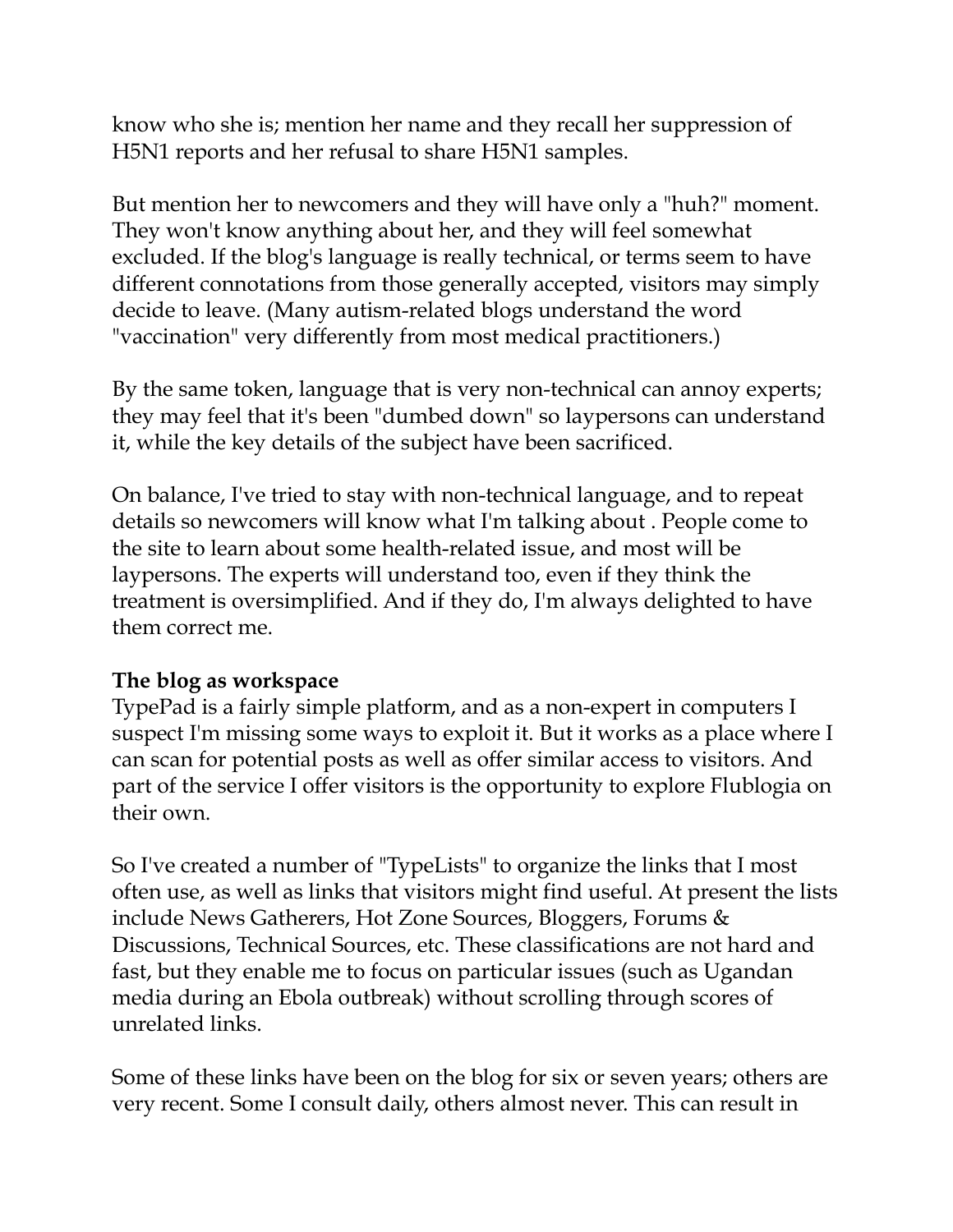"link rot," where the original page has been taken down or has been inactive for months or years.

To deal with link rot and "cobweb sites," I periodically do some housekeeping, checking links and eliminating those no longer useful or functioning. Ideally I would do this every month or so; in practice, it happens more rarely, and sometimes only when a reader alerts me to a dead link.

When events are happening fast, as with the outbreak of cholera in Haiti, I add new links that seem likely to be useful. To find them I rely on Kidon Media-Link, a compendium of links to news sources around the world. It has its share of link rot, however, and many news sites are in languages I can't read. The same is true of ABYZ News Links, which I've recently added to the site. But they are worth the trouble, since I try to find reports from as close to the outbreak as possible.

Such sources are also available through Twitter hashtags, Google Alerts, and Google News. Google News in particular has been useful recently: It can be personalized to deliver recent reports on such words as *encephalitis* or *cholera*. Google Scholar provides links to journal articles, and Google Translate—while I hesitate to use it for extended translations—is a godsend for individual words and phrases in Spanish- and Portuguese-language reports, which I translate personally. Without Google, I couldn't operate.

#### **Blogging a report**

TypePad automates much of the process of creating a post including a news report, but it's still a fairly manual task. The procedure generally runs like this:

Having found a useful item for a post (such as an ECDC rapid risk assessment, for example), I select part of the text. I click on "QuickPost" in my browser toolbar; this is a "bookmarklet" that creates my new post in a new window, including a headline based on that of the original item as well as the text that I have excerpted. I can use that headline or revise it. The new window also includes icons for basic text formatting (boldface, italics, create link, etc.).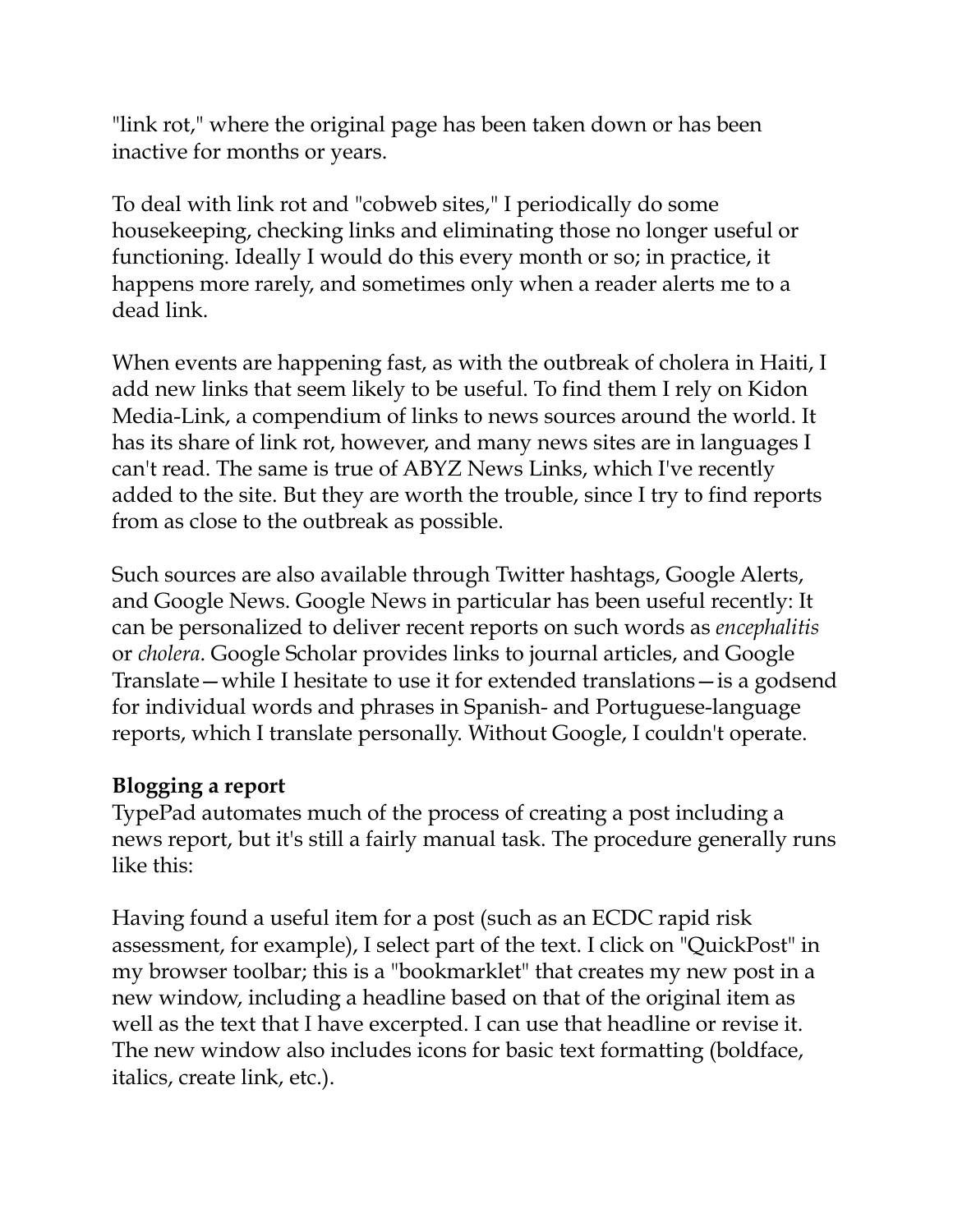I create an introduction, usually something like *Via ECDC,* in front of the link to the original item. In some cases I have to edit or shorten the text in the link itself. I then add a term like *Excerpt:* or *The abstract:*

TypePad has formatted the excerpt as a single block of text, so I have to restore (and often increase) the paragraphing of the original. I may insert an explanatory note in the excerpt, such as a definition of *crore* [10 million] or a conversion of local currency to US dollars. If the excerpt includes a boldface subhead, I will boldface it in the post as well. In cases where the original report has been distractingly written by a non-native English speaker, I will do some silent editing—replacing *decease* with *disease*, for example. If it seems needed, I may add a few comments at the end of the excerpt: some background on the story, or my personal response. But in general I let the story stand on its own.

Once the blog post is done, I click on the *Save this Post* button at the bottom of the window. A new window pops up to tell me the item has been published, and it also has a link to *Edit*. I click on this and find myself "backstage," where I can edit the post a bit more and make it more useful. (Backstage is also where I can create and modify lists, tinker with design, and so on.)

The backstage editing window offers many more options. Apart from further revising the post and headline, I can upload graphics and documents, or video and audio clips. In practice, I rarely do so: I don't want to get tangled in copyright questions. (I have never had a complaint from a news source about my use of text, however—perhaps because I take pains to cite sources and link to them.)

# **Using social media**

In addition, I can now put the post in any of several categories: *influenza*, *H5N1, cholera, NGOs, travel & health*, and so on. I hope this will be useful to anyone using the site for research.

I can also share the post on social media. I used to do so on Facebook, but gave it up as too time-consuming. I do use this function, however, to tweet about each post, often inserting a hashtag in a key word (*#H5N1, #noddingsyndrome*) to ensure that the tweet will add to discussions using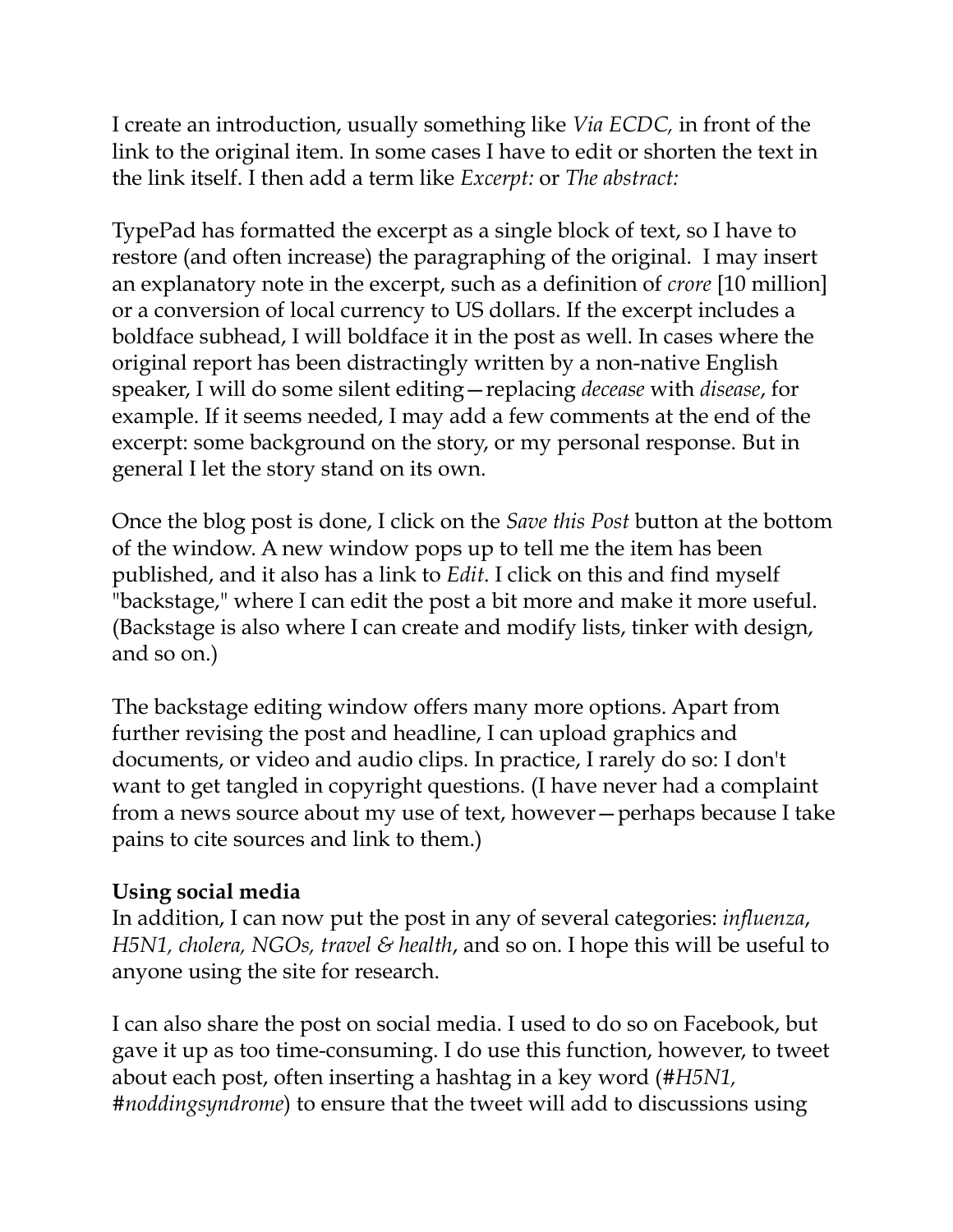those hashtags. I can then preview the post if I wish, or simply publish it and then click on the *View this blog* button to see how the post looks.

If a typo has slipped through, or the headline now seems unclear, I can return to the editing window, make the correction, and republish very quickly. In very rare cases, the excerpt in a post may be oddly formatted and ruin my blog's layout—for example, by pushing the link columns to the bottom of the post column. When this happened recently with an Antara report, I simply deleted the post on the editing page. This restored formatting instantly.

Twitter has enhanced my blog in several ways. First, it enables my followers to know a new post is up, and I often see a jump in traffic after tweeting two or three posts in succession. Some of my followers regularly retweet my posts, distributing them to their own followers. Even better, most of those I follow are themselves tracking outbreaks or advocating for particular diseases, and their links are useful for new posts. (I always try to give them credit.) I also notice that some people aggregate tweets and blog posts into specialized "newspapers" on various health-related issues.

Twitter also offers me a way to inform my readers without creating my own blog post: If I find a tweet with news of interest, I simply retweet it, thereby (I hope) sending my followers to the original tweeter and the story.

# **Hazards of the blogosphere**

Blogging on health issues since 2005 has taught me about its hazards some predictable, others less so.

After a year or two, I noticed that some readers were emailing me to ask for medical advice. As a science-fiction novelist and teacher of business writing, nearing retirement, this alarmed me. Both privately and publicly, I tried to make it clear that I was not a medical authority. In hindsight, those readers' anxiety stemmed from not knowing what a pandemic is: They were imagining deserted cities, corpses in the streets, and all the images of bad science-fiction movies.

I eventually had the wit to point out that we have experienced several pandemics in living memory: HIV/AIDS and cholera, to name just two.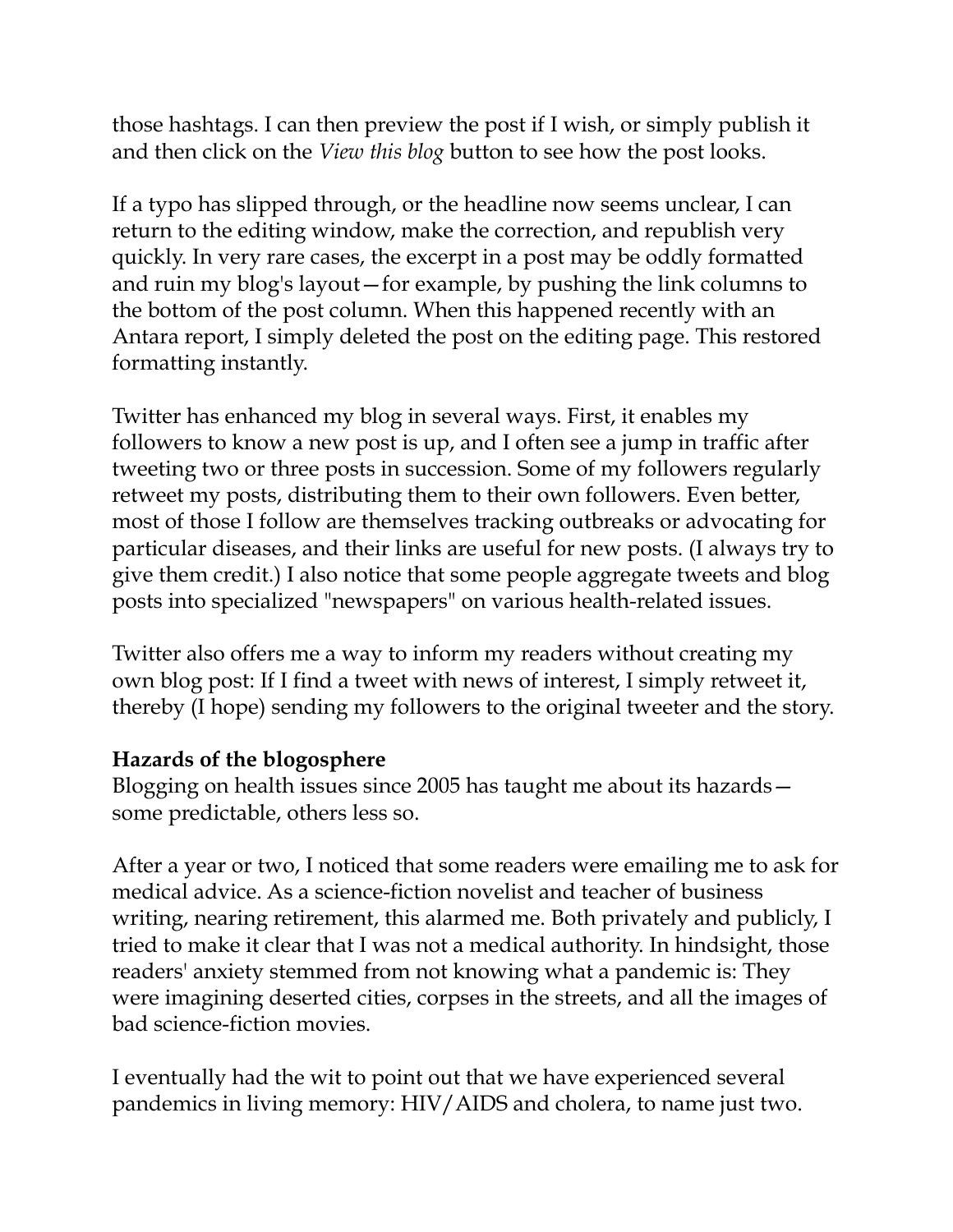Declaring an official H1N1 pandemic was widely scorned as a mistake by WHO, but the anticlimactic absence of billions of dead (and a total absence of zombies) at least resulted in some public calm. The lesson I learned: If the mainstream media don't predict we're all going to die by next week, the public doesn't think we have a problem.

More practical problems are easier to deal with. H5N1, like several of my other blogs, has become the target of comment spam: supposedly legitimate comments on my posts that were really just links to commercial websites. Fortunately, TypePad allows its bloggers to receive email notice of every comment, and to delete such spam. When such spam became a real nuisance several years ago, I set my comments so they would not be published until I'd approved them. This means comment spam never reaches the blog.

Comment abuse—insults and politically motivated criticism—has not been a major problem. Strikingly, Flublogia has been free of the abuse common to most North American political websites. The closest I've come to that was five or six years ago, when one or two right-wing American commentators criticized WHO and flu researchers as promoting H5N1 simply to acquire research funding, like evil climate scientists warning of global warming. It was entertaining to rebut them, but not a serious problem. (My major flu critic has since recanted his allegiance to the American right wing.)

More recently, I notice a growing number of emails offering to "contribute" posts to H5N1 on some health subject or another. The wording of these emails is uniform, and they are clearly trying to get some link onto my site. I delete them without responding. Similarly, a number of publicity agents send me invitations to interview doctors with a new solution for obesity or an answer to some other unrelated health issue.

# **Dealing with disaster porn**

Another hazard is actually ethical: When a severe outbreak draws world media attention, I usually track the story closely. This was true of H1N1, the early days of Haiti's cholera outbreak, and the *E. coli* outbreak in Europe in 2011. I also see that such posts attract a lot of traffic; sometimes visitor numbers will spike from perhaps 30/hour to 200/hour, with daily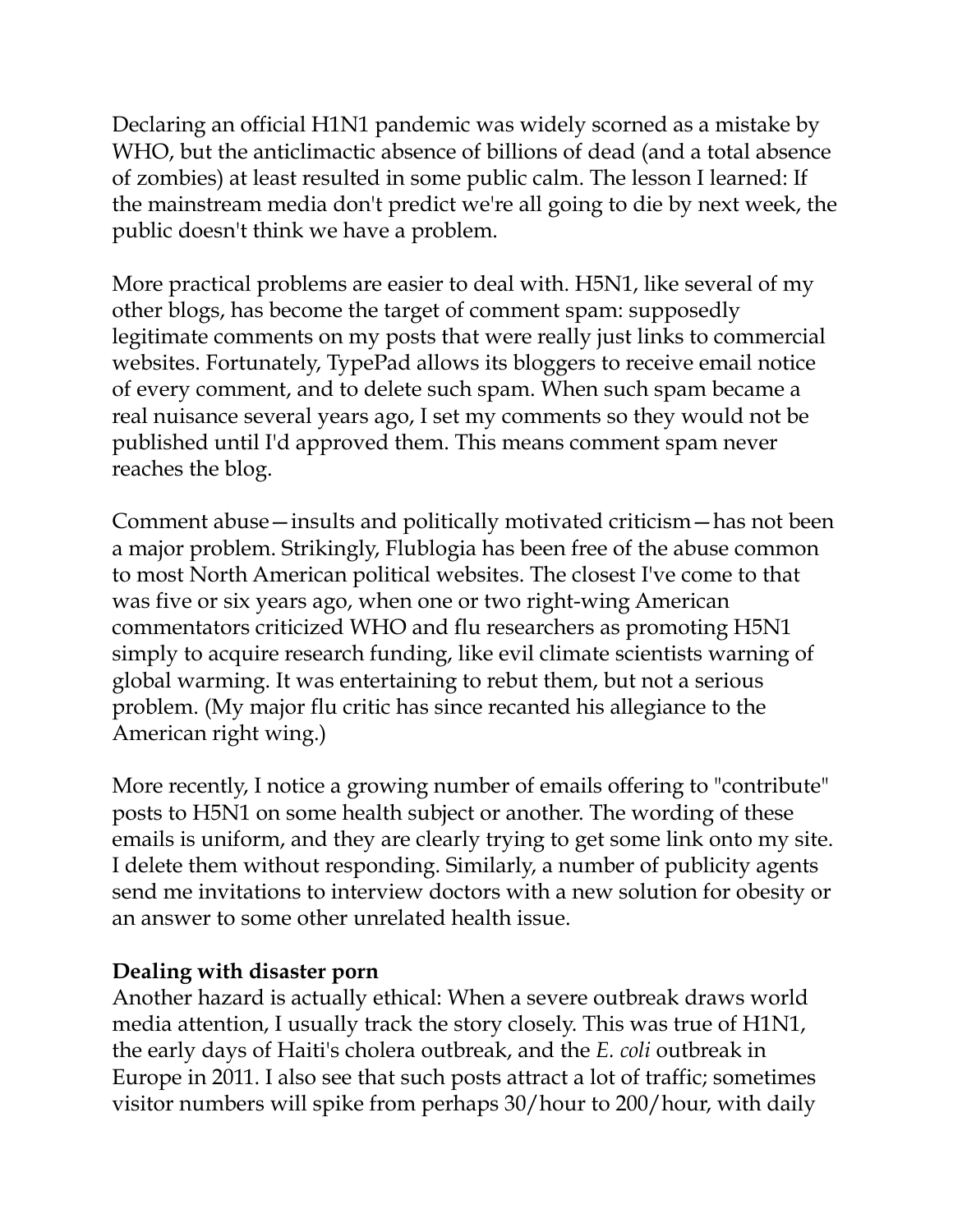totals around 2,000. I suspect that much of this traffic is due to what I call "disaster porn"—an unhealthy interest in other people's suffering.

The problem is compounded by the kinds of stories I find on such outbreaks. They are often lurid, emphasizing the death tolls and humaninterest aspects of the outbreak. I feel obliged to link to at least some of them, but I feel uncomfortable doing so. The media doing the reporting are clearly giving their audiences what they want, repeated jolts of other people's misery. In such cases I try to present the story with some objectivity, sticking to numbers and facts. But the politics of events like Haiti are hard to be objective about.

The problems that routinely concern me are housekeeping issues. Some links go unvisited for months or years, and then I discover they're dead. On a site with numerous links, maintenance becomes a real problem.

I also worry, probably more than I should, about consistency of style. I italicize the names of newspapers and magazines, and not the names of blogs and purely online new sources. But what about the websites like Borneo Post Online, the web presence of a print newspaper? Similarly, I italicize the names of bacteria like *E. coli*, even though doing so is a tedious manual task. My purpose is to present a consistent, professional appearance that will not distract readers from the content of the posts.

# **The need for more bloggers**

Flublogia is a very small country. While I draw on many blogs connected to newspapers and other news sources (like Nature News Blog), the number of active bloggers in this field is minuscule. Moreover, we tend to be in North America, like Mike Coston in Florida, Vincent Racaniello in New York, and me in British Columbia. Arkanoid Legent, in Malaysia, has not posted since August. A very competent blogger in the Netherlands gave up last year after attracting little traffic. The forums like FluTrackers do remarkable work, but they rely heavily on computer translations that I don't trust.

So occasionally I send out a plaintive appeal for other bloggers, especially in hot-zone countries like Indonesia and Haiti. Few reply, though I sometimes get news from tweeters in such countries. At best, I may find an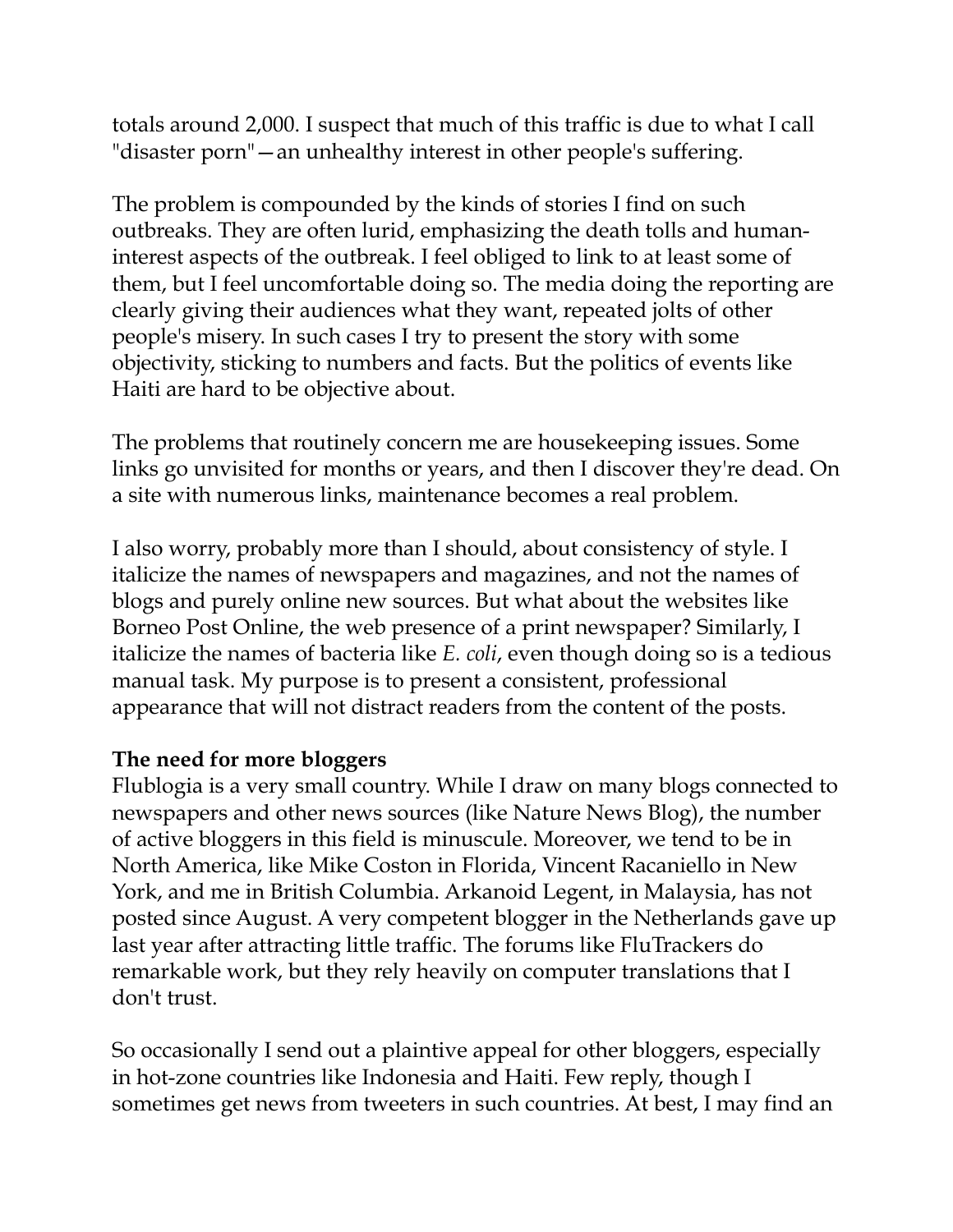occasional relevant post on a blog usually concerned with other topics. Zeinobia, an Egyptian blogger, did a good job of reporting on H5N1 outbreaks in her country; but with the Arab Spring, she turned her interest entirely to politics.

I'm not surprised by the lack of interest. Traffic is generally low, around 500 visits per day, with an occasional spike if a spectacular outbreak occurs in North America or Europe. If I wanted to earn advertising revenue from H5N1, I would be sadly disappointed. (So would those hopeful persons who want to advertise on the blog.) So the job is left to individuals like Mike Coston of Avian Flu Diary and me, who wandered into Flublogia and decided to stay.

We have very few resources apart from other Flublogians, who include the readers who occasionally email us a tip. Ideally, public health agencies and NGOs would run similar blogs that could draw on experts and report right from the lab or the cholera tent. But I understand why such blogs are scarce.

# **Problems for corporate bloggers**

In the late 1990s I was researching the first edition of my book *Writing for the Web*. It was an exhilarating time, before the dot-com bubble popped, and many people were trying to learn how to write for this new medium. But some webwriters were having serious trouble. They were the people writing content for corporate websites, whether private companies or government agencies.

Such writers understood the key points about writing for the web, but they found it impossible to persuade their employers—public or private—to adapt their content to the medium. The bosses usually considered web text identical to print media like advertisements or brochures, requiring no special editing or display. A few suspected that web content could be a major hazard, carrying a constant risk of embarrassment for their organization.

Either way, such organizations were posting dull, unreadable, but safe content. For a time in the late 1990s and early 2000s, Jakob Nielsen found that commercial websites were actually driving customers away. Matters